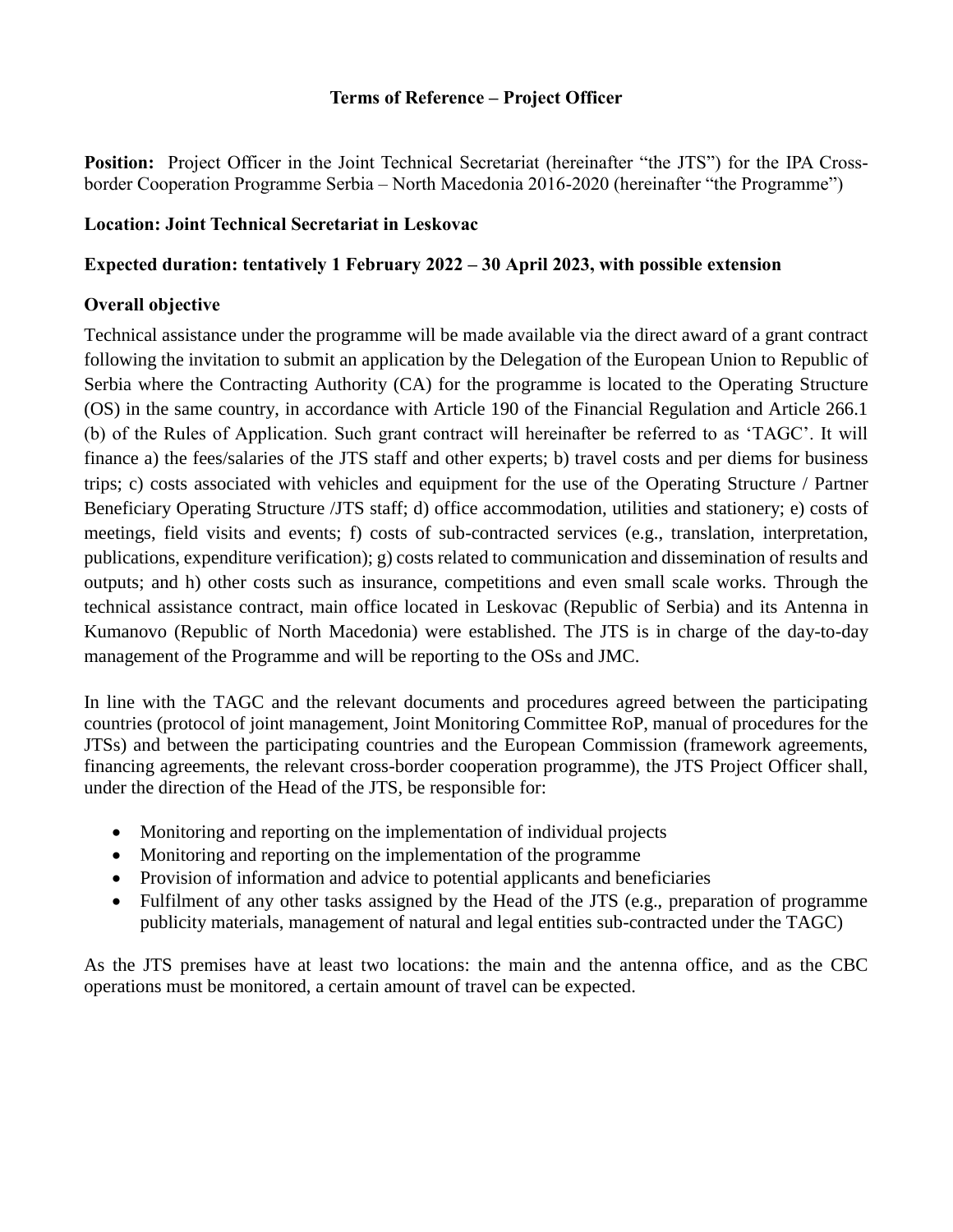## **Responsibilities and tasks**

The JTS Project Officer will not be responsible for all tasks below; the Head of the JTS will decide which should be assigned to which Project Officer, including the particular projects to be managed.

## *Managing the TAGC*

- Draft procurement documentation to buy supplies and services; manage the procurement procedure and contracts, including checks on invoices and related technical documentation.
- Contribute to ensuring visibility of outputs produced under TAGC
- Contribute to preparation of application for the subsequent TAGC
- Draft interim and final reports on the implementation of the TAGC

# *Calls for proposals*

- Organise workshops (PCM) for potential applicants.
- Organise partner search forums
- Ensure the publication/upload of calls for proposals to the programme website
- Provide support in organisation of Information sessions
- Ensure support in answering queries from interested applicants
- Provide support in the recruitment of assessors per instructions from the CA

## *Project implementation and monitoring*

- Support in drafting an implementation package for grant beneficiaries
- Support in organisation of implementation seminars for grant beneficiaries
- Open and maintain files for each project
- Maintain a helpline for beneficiaries
- Provide advice on secondary procurement under grant contracts
- Conduct monitoring visits, draft monitoring visit reports and follow up
- Keep relevant up-to-date project information in electronic form

# *Programme monitoring*

- Contribute to the provision and verification of data inputs on programme implementation in a regional monitoring system
- Draft annual implementation reports (or equivalent documentation for Joint Monitoring Committees not scheduled to examine such reports) and the final implementation report
- Manage evaluations conducted on the programme, cooperate with evaluators and auditors
- Draft and/or amend programme documents and relevant procedures as required
- Provide the secretarial function of the Joint Monitoring Committee and the TAGC Project Monitoring Committee
- Provide any relevant information to the operating structures in the participating countries as required
- Contribute to the capitalisation of results

# *Communication and visibility*

- Draft, update, implement and monitor the communication and visibility plan
- Uplift and maintain the programme website
- Organise or assist with the organisation of events as indicated in the JTS work plans, timetables for calls for proposals, and/or the communication and visibility plan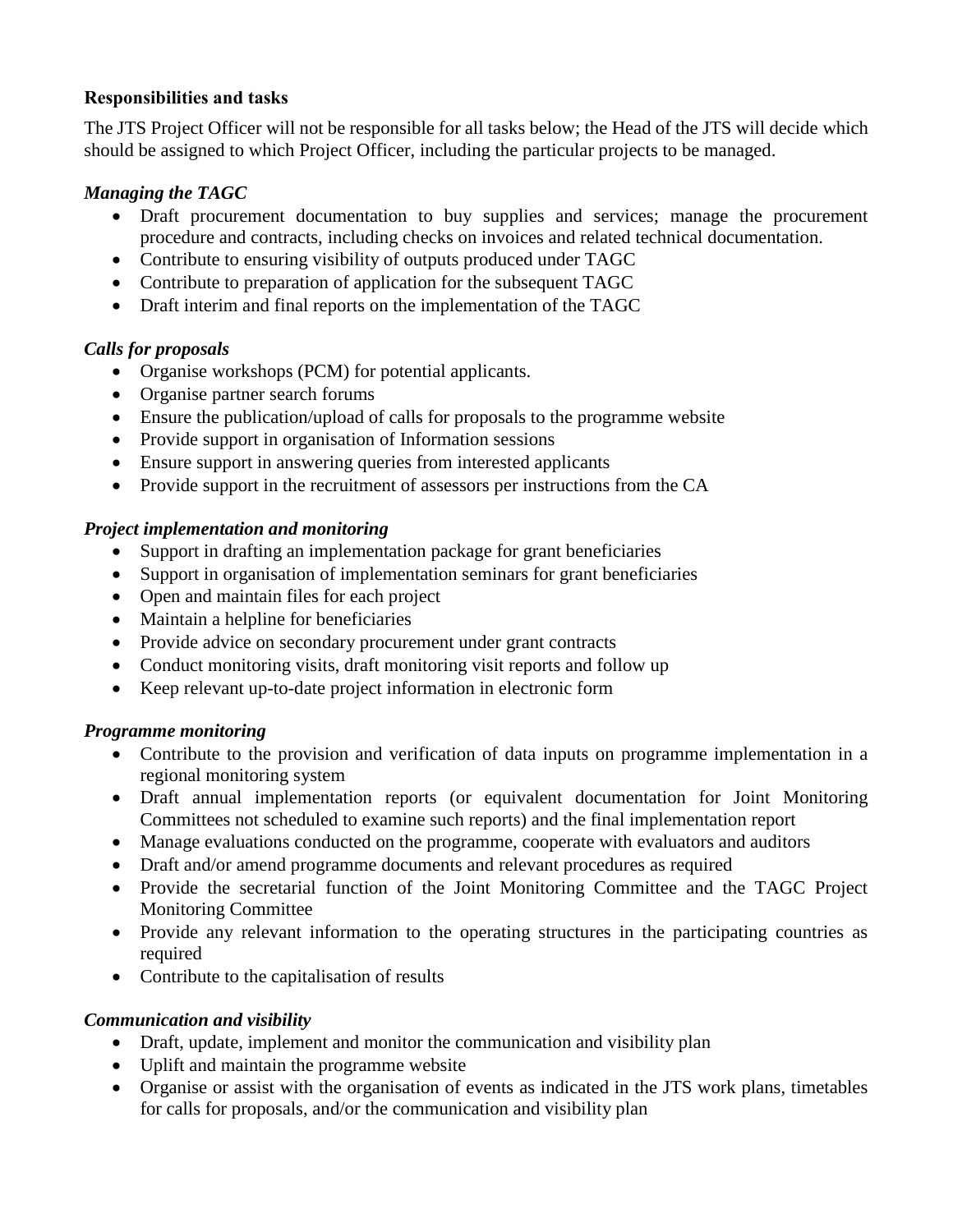- Prepare, submit and arrange the production of printed materials and other visibility items as indicated in the JTS work plans and/or the communication and visibility plan
- Establish and maintain databases for supplying data
- Ensure the suitable visibility at all programme events, on printed materials, etc. in line with visual identity rules
- Contribute to sounding out the community level visibility of the programme.

## *Other*

- Compile documentation on strategic projects selected by the OSs outside CfP as required by the head of the JTS
- Report any identified irregularities immediately
- Record and report on exceptions to procedures
- File all documents as appropriate, either in physical or electronic form, or both
- Attend any client enquiry that do not fall under any other task
- Fulfilment of any other tasks assigned by the Head of the JTS
- Participate at meetings with the OSs, regional consultative forums and other regional events.

## **Professional requirements**

The Project Officer must fulfill the following conditions and have the following qualifications and experience:

## *Qualification and skills*

- University degree with minimum 4 years of general professional experience or alternatively 6 years of general professional experience following secondary education;
- Fluency in both written and spoken English and knowledge of at least one of the local languages of the beneficiary countries;
- Good communication skills;
- Computer literacy;
- Driving license.

## *Specific professional experience*

- Minimum 3, preferably 5 years of experience in programmes/projects funded by the EU or other donors, preferably in grant schemes;
- Experience in project monitoring (preferably in ROM) or of EU-funded grant contracts

## *Asset:*

- Experience in the Cross-border Cooperation, preferably involving IPA II beneficiaries
- Knowledge and experience of EU procurement procedures

In addition to meet the minimum selection criteria, the position of JTS Project Officer must be offered to whomever also satisfy the following criteria:

- Sound knowledge of the principles of project cycle management
- Experience in programme and/or project management in one or the two participating countries (financed from the EU or other sources)
- Knowledge of relevant EU documents and procedures (e.g., IPA II regulation, IPA II implementing regulation, framework agreements, financing agreements, centralised and decentralised implementation systems, the relevant CBC programme)